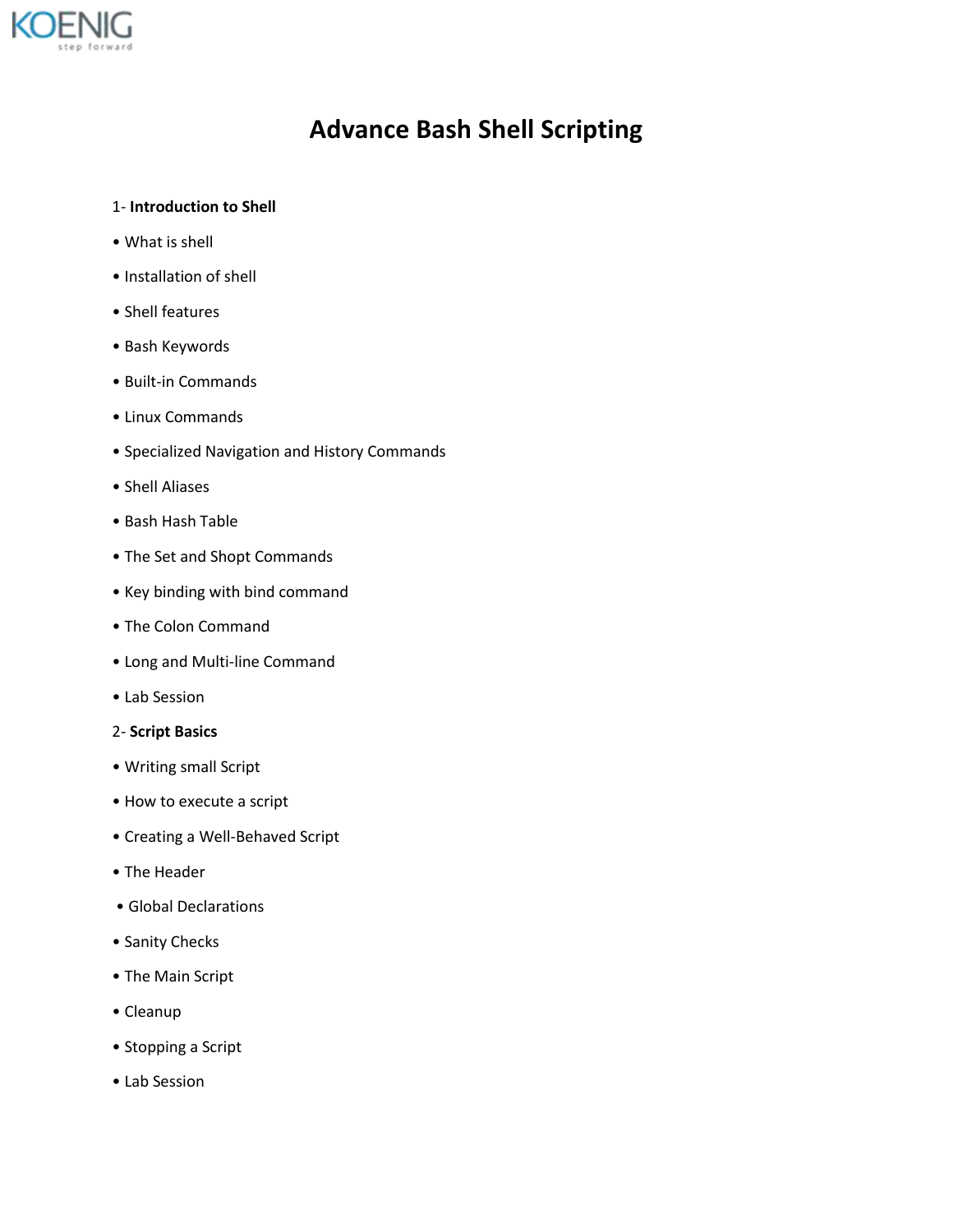#### **3- Variables**

- Variable basics
- Predefined variables
- System variables
- Special shell variable
- Customizing shell prompt
- Variable attributes
- Arrays variable
- local variable
- Exporting variables
- Use of quotations
- Escape characters Advance Bash Shell Scripting
- The eval command
- Reading keyboard input
- Basic redirection and pipe
- File descriptors

## **4- Expressions**

- Basic if command
- let Features
- File test operators
- Arithmetic comparison operators
- String comparison operators
- Arithmetic comparison with double parentheses
- Parameter substitution and expansion
- Brackets and Extended brackets test construct
- Curly brackets construct
- Parentheses and double parentheses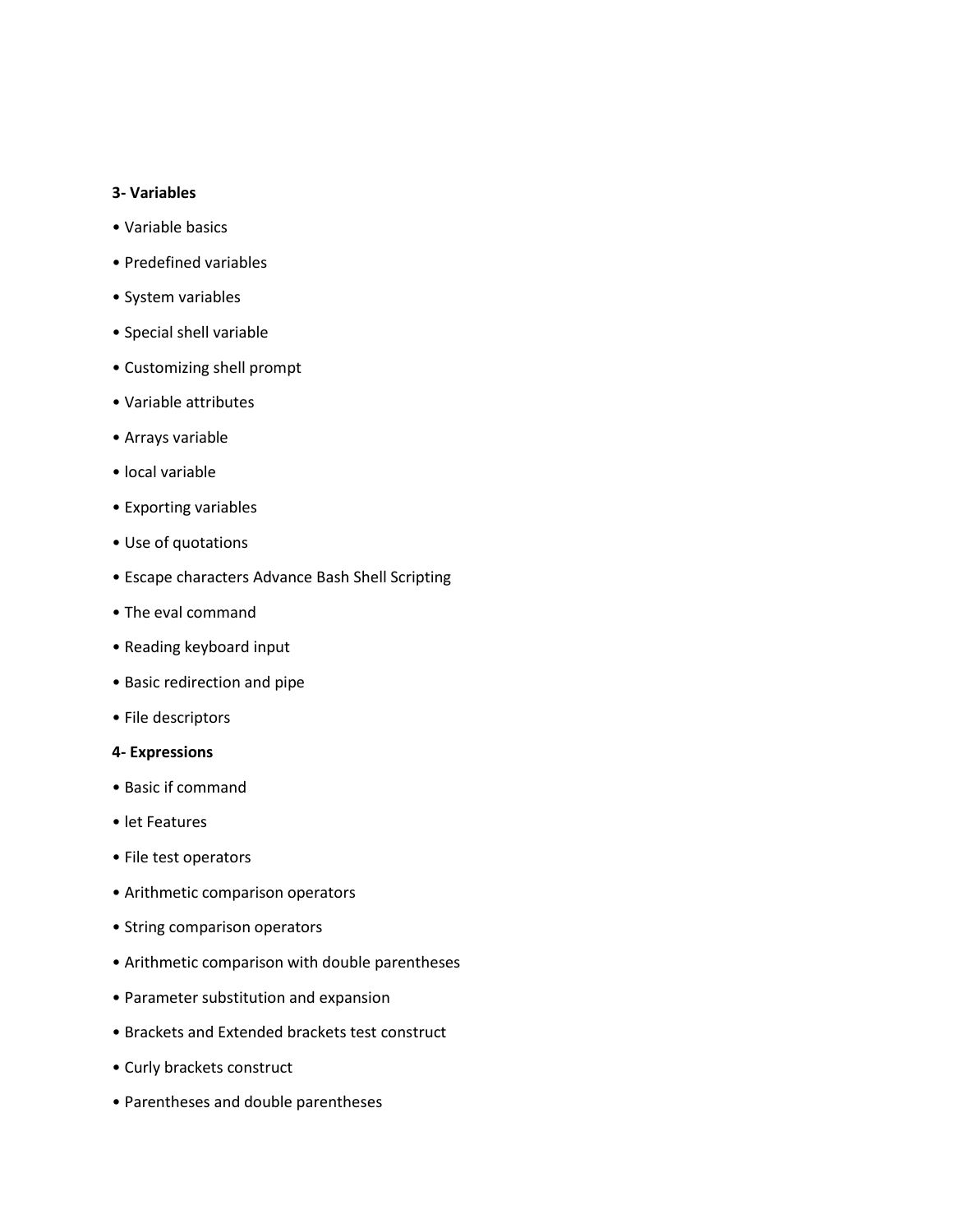- Regular expression
- Extended regular expression
- POSIX character classes
- Globbing options
- Here Documents
- Logical expressions
- Lab Session

## **5- Compound Commands**

- Command Status Codes
- if Command
- case Command
- while Loop
- until Loop
- for Loops
- Embedded let
- Grouping Commands
- Lab Session

## **6- Parameters and getopts**

- Positional Parameters
- The getopts Command
- getopts internal variables
- The getopt Command
- Lab Session

## **7- Job Control and Signals**

- Job Control
- Signals
- The suspend Command
- Traps
- Exit Handlers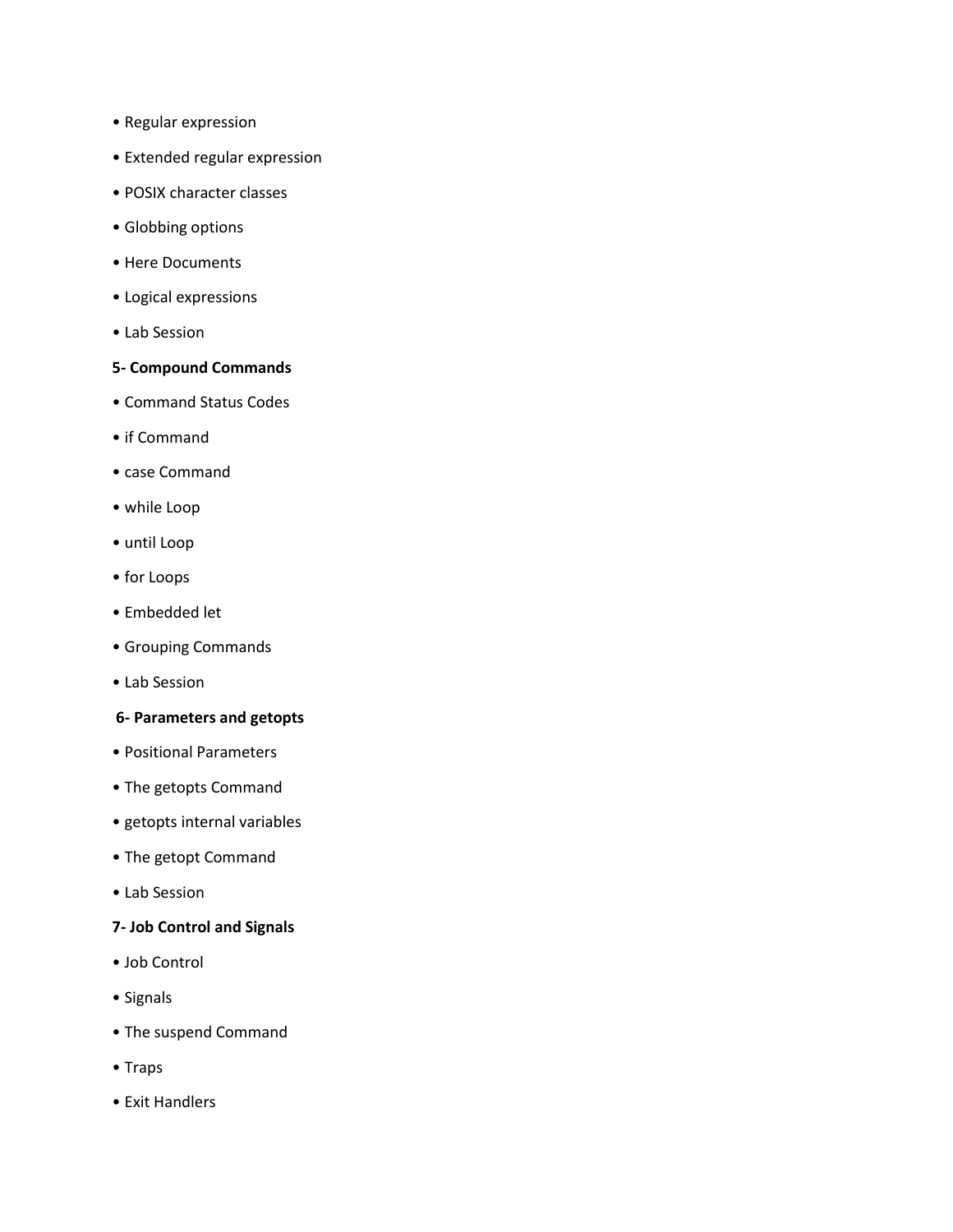- The killall Command
- Being Nice
- Process Status
- Lab Session

#### **8- Text File Basics**

- Working with Pathnames
- File Truncation
- Identifying Files
- Creating and Deleting Files
- Moving and Copying Files
- More Information About Files
- Verifying Files
- Splitting Large Files
- Tabs and Spaces
- Temporary Files
- Lock Files
- Named Pipes
- Process Substitution
- Opening Files
- Using head and tail
- File Statistics
- Lab Session

## **9- Text File Processing**

- Finding Lines
- Locating Files
- Finding Files
- Sorting
- Character Editing (tr)
- Compressing Files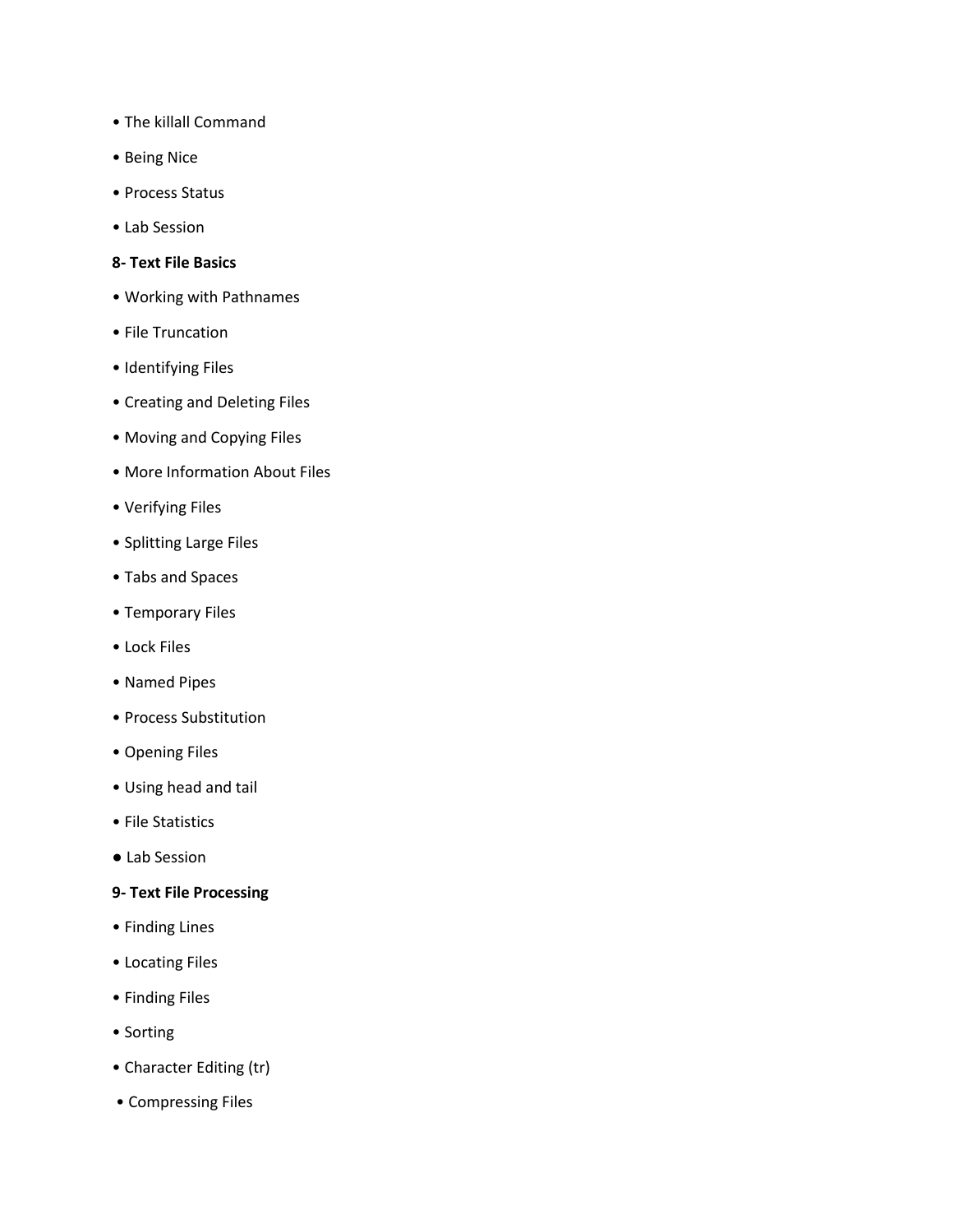• Lab Session

## **10- Console Scripting**

- The Linux Console
- The Console Keyboard
- The Console Display
- select Menus
- Custom Menus
- Lab Session .

## **11- Functions and Script Execution**

- Shell Functions
- Local Variables
- Recursion and Nested Functions
- Function Attributes
- Running Scripts
- The Linux Execution Environment
- The Source Command (.)
- Switching Scripts with exec
- Lab Session

## **12- Shell Security**

- The Basic Linux Security Model
- Knowing Who You Are (id)
- Transferring Ownership (chown/chgrp)
- Changing Access Rights (chmod)
- Default Access Rights (umask)
- setuid/setgid and Scripts
- The chroot Command
- Resource Limits (ulimit)
- Restricted Shells
- Secure File Deletion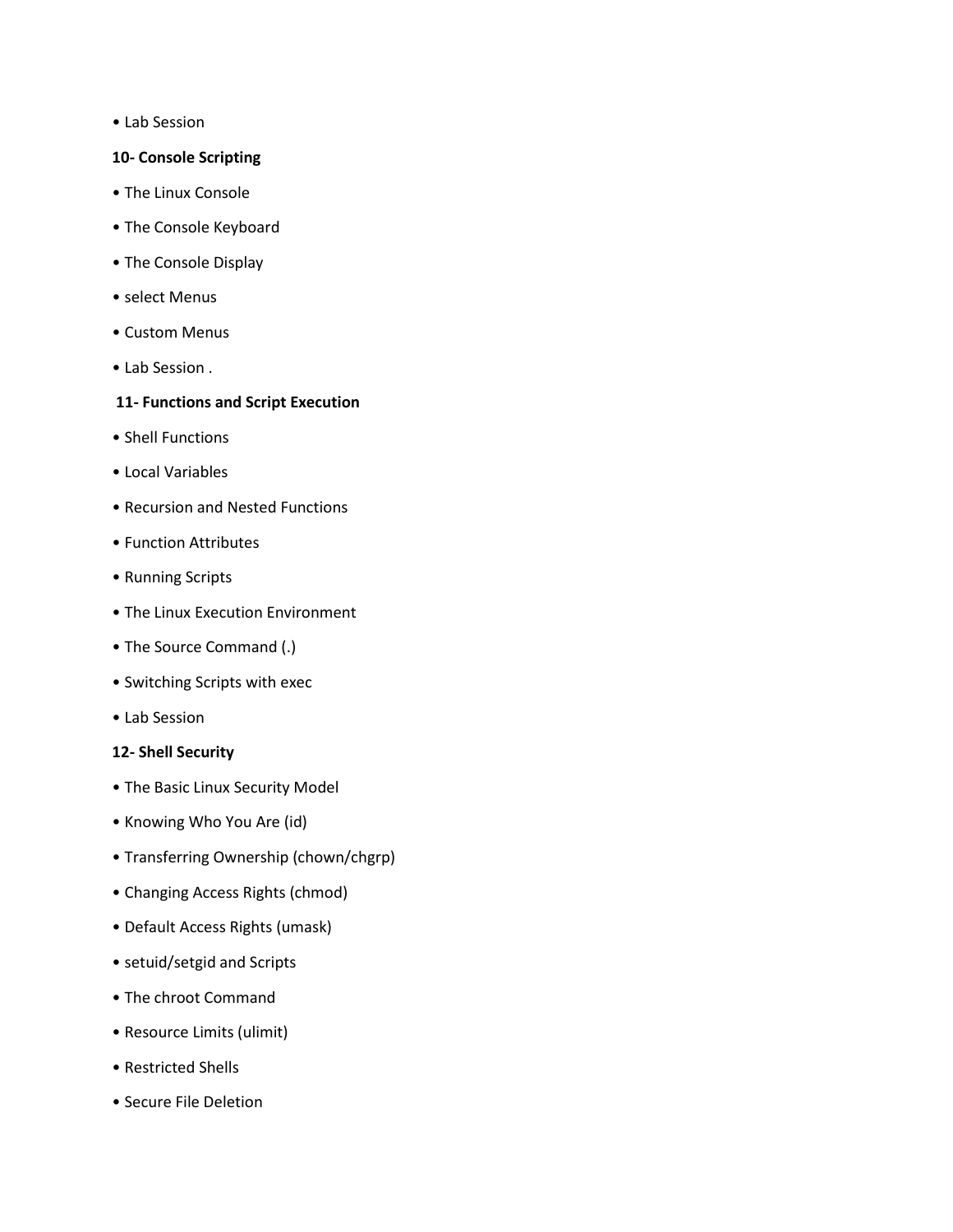• Lab Session

## **13- Sed 'Stream Editor'**

- The essential command: s for substitution
- Substitute Flags
- /g Global replacement
- /1, /2, etc. Specifying which occurrence
- Write to a file with /w filename ,
- Combining substitution flags
- Arguments and invocation of sed
- Multiple commands with -e command
- sed -f scriptname
- sed in shell script
- A sed interpreter script
- Addresses and Ranges of Text
- Restricting to a line number
- Patterns
- Ranges by line number
- Ranges by patterns
- Delete with d
- Grouping with { and }
- Multi-Line Patterns
- Lab Session

#### **14- Awk Progrming**

- Getting Started
- The Structure of an A WK Program
- Running an A WK Program
- Computing and Printing
- Printing Line Numbers
- Putting Text in the Output